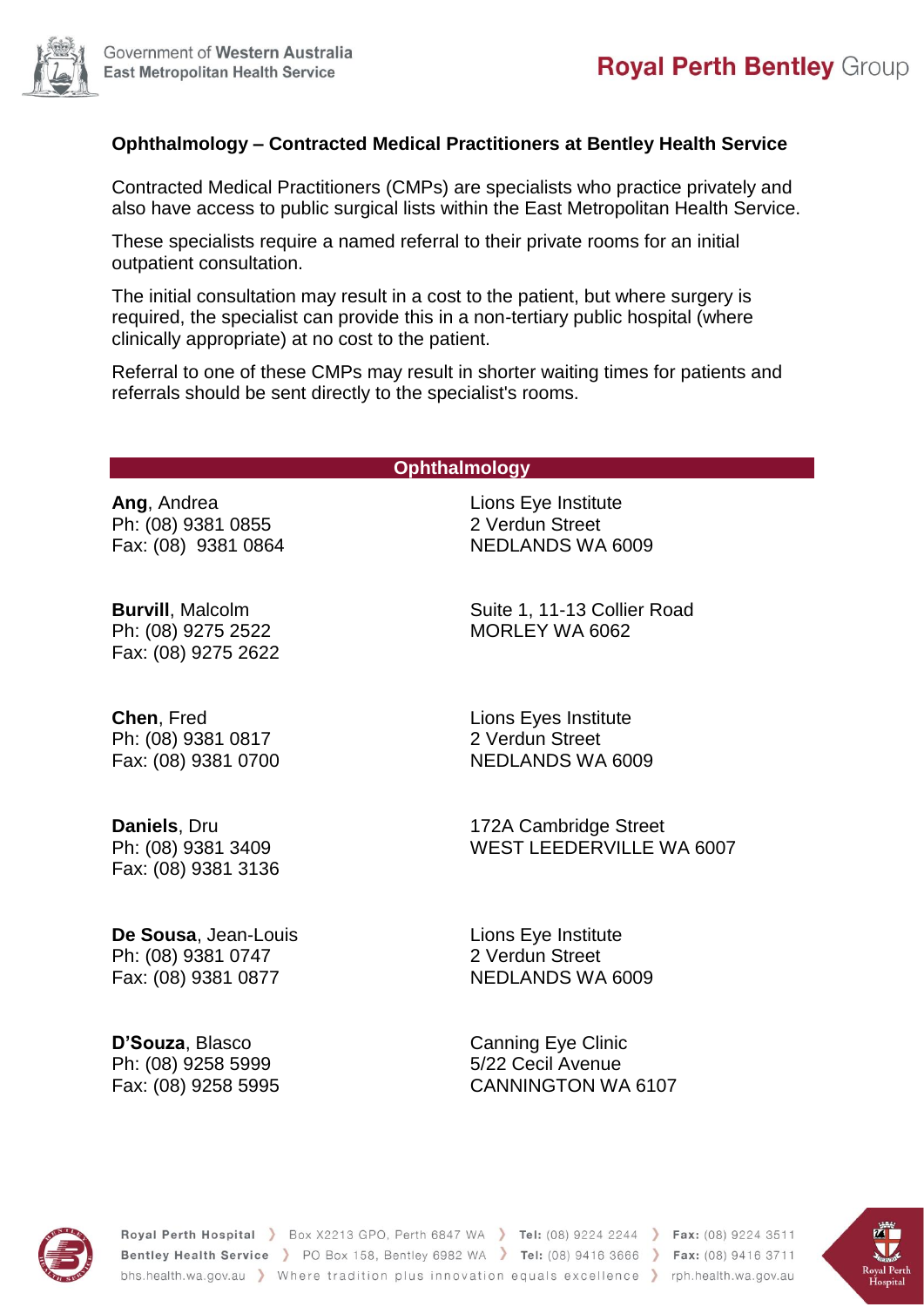**Giubilato**, Antonio Ph: (08) 9381 0819 Fax: (08) 93810781

**Lai**, Tze Ph: (08) 9313 6688 Fax: (08) 9313 6988

**Lim**, Hock Meng (Jason) Ph: (08) 6144 3033 Fax: (08) 6144 3038

**Paul**, Robert Ph: (08) 9330 8463 Fax: (08) 9330 6994

**Raiter**, Jeremy Ph: (08) 9245 2271 Fax: (08) 9245 3827

**Razavi**, Seyed (Hessom) Ph: (08) 9381 0777 Fax: (08) 9381 0700

**Richards**, Josephine Ph: (08) 9385 6665 Fax: (08) 9385 6669

**Tandon**, Anita Ph: (08) 9258 5999 Fax: (08) 9258 5995

Lions Eye Institute 2 Verdun Street NEDLANDS WA 6009

WA Eye Specialists SJOG Wexford Medical Centre Suite 36, 3 Barry Marshall Parade MURDOCH WA 6150

SJOG Wexford Medical Centre Suite 38, 3 Barry Marshall Parade MURDOCH WA 6150

WA Laser Eye Centre Suite 10, 533 Canning Highway MELVILLE WA 6154

Karrinyup Medical Centre Suite 4, 57 Burroughs Road KARRINYUP WA 6018

Lions Eye Institute 2 Verdun Street NEDLANDS WA 6009

Unit 5 / 592 Stirling Highway MOSMAN PARK WA 6012

Canning Eye Clinic 5/22 Cecil Avenue CANNINGTON WA 6107



Royal Perth Hospital > Box X2213 GPO, Perth 6847 WA > Tel: (08) 9224 2244 > Fax: (08) 9224 3511 Bentley Health Service > PO Box 158, Bentley 6982 WA > Tel: (08) 9416 3666 > Fax: (08) 9416 3711 bhs.health.wa.gov.au > Where tradition plus innovation equals excellence > rph.health.wa.gov.au